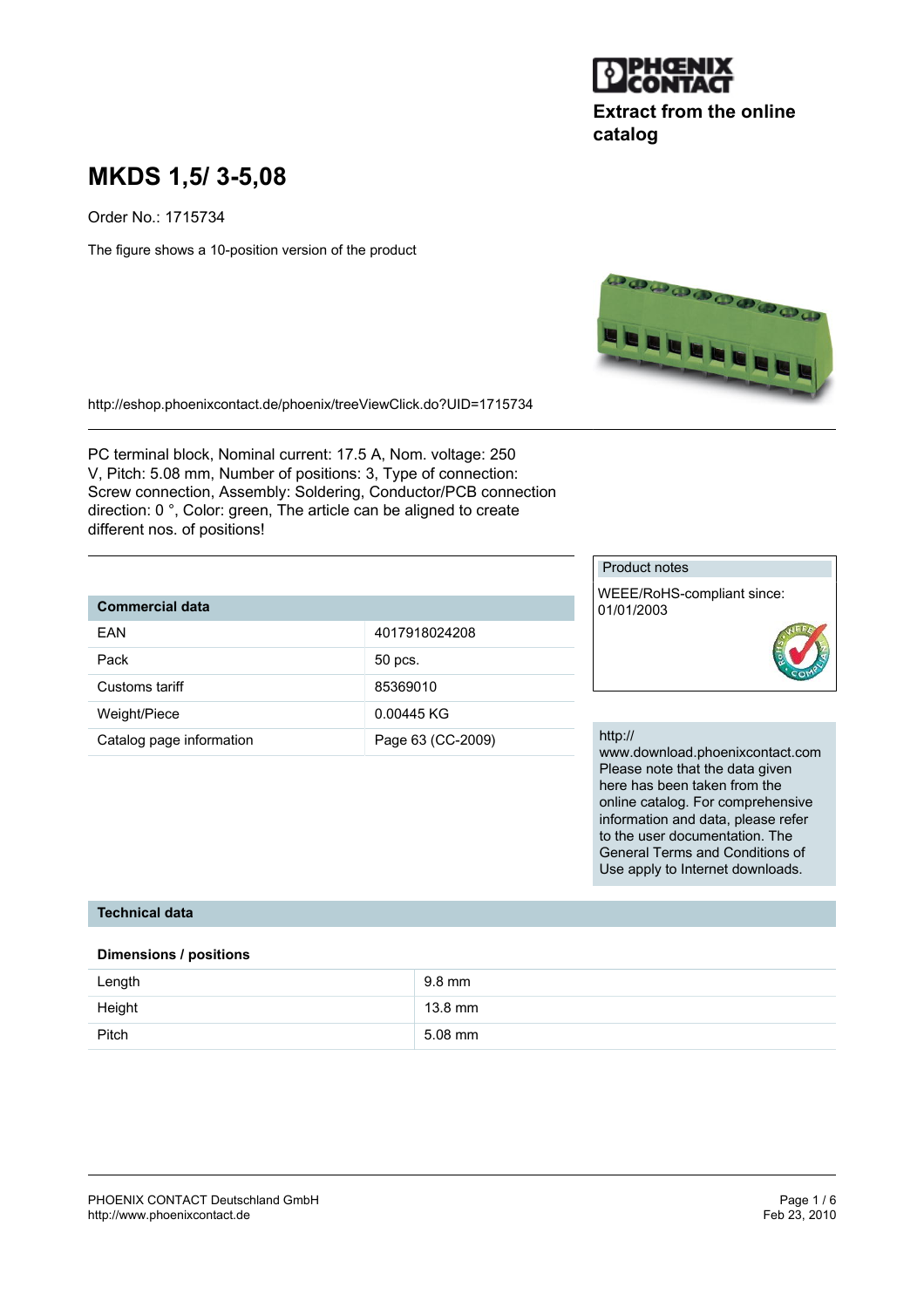| Dimension a                        | 10.16 mm              |
|------------------------------------|-----------------------|
| Number of positions                | 3                     |
| Pin dimensions                     | $0,9 \times 0,9$ mm   |
| Hole diameter                      | $1.3 \text{ mm}$      |
| Screw thread                       | M <sub>3</sub>        |
| Tightening torque, min             | 0.5 Nm                |
| Tightening torque max              | 0.6 Nm                |
| <b>Technical data</b>              |                       |
| Insulating material group          | $\mathbf{I}$          |
| Rated surge voltage (III/3)        | 4 kV                  |
| Rated surge voltage (III/2)        | 4 kV                  |
| Rated surge voltage (II/2)         | 4 kV                  |
| Rated voltage (III/2)              | 400 V                 |
| Rated voltage (II/2)               | 630 V                 |
| Connection in acc. with standard   | EN-VDE                |
| Nominal current $I_N$              | 17.5 A                |
| Nominal voltage U <sub>N</sub>     | 250 V                 |
| Nominal cross section              | $1.5$ mm <sup>2</sup> |
| Maximum load current               | 22 A                  |
| Insulating material                | PA                    |
| Inflammability class acc. to UL 94 | V <sub>0</sub>        |
| Internal cylindrical gage          | A <sub>1</sub>        |
| Stripping length                   | 7 mm                  |
|                                    |                       |

# **Connection data**

| Conductor cross section solid min.                                            | $0.14 \text{ mm}^2$   |
|-------------------------------------------------------------------------------|-----------------------|
| Conductor cross section solid max.                                            | $2.5$ mm <sup>2</sup> |
| Conductor cross section stranded min.                                         | $0.14 \text{ mm}^2$   |
| Conductor cross section stranded max.                                         | $1.5$ mm <sup>2</sup> |
| Conductor cross section stranded, with ferrule<br>without plastic sleeve min. | $0.25 \text{ mm}^2$   |
| Conductor cross section stranded, with ferrule<br>without plastic sleeve max. | $1.5 \text{ mm}^2$    |
| Conductor cross section stranded, with ferrule<br>with plastic sleeve min.    | $0.25 \text{ mm}^2$   |
| Conductor cross section stranded, with ferrule<br>with plastic sleeve max.    | $1.5$ mm <sup>2</sup> |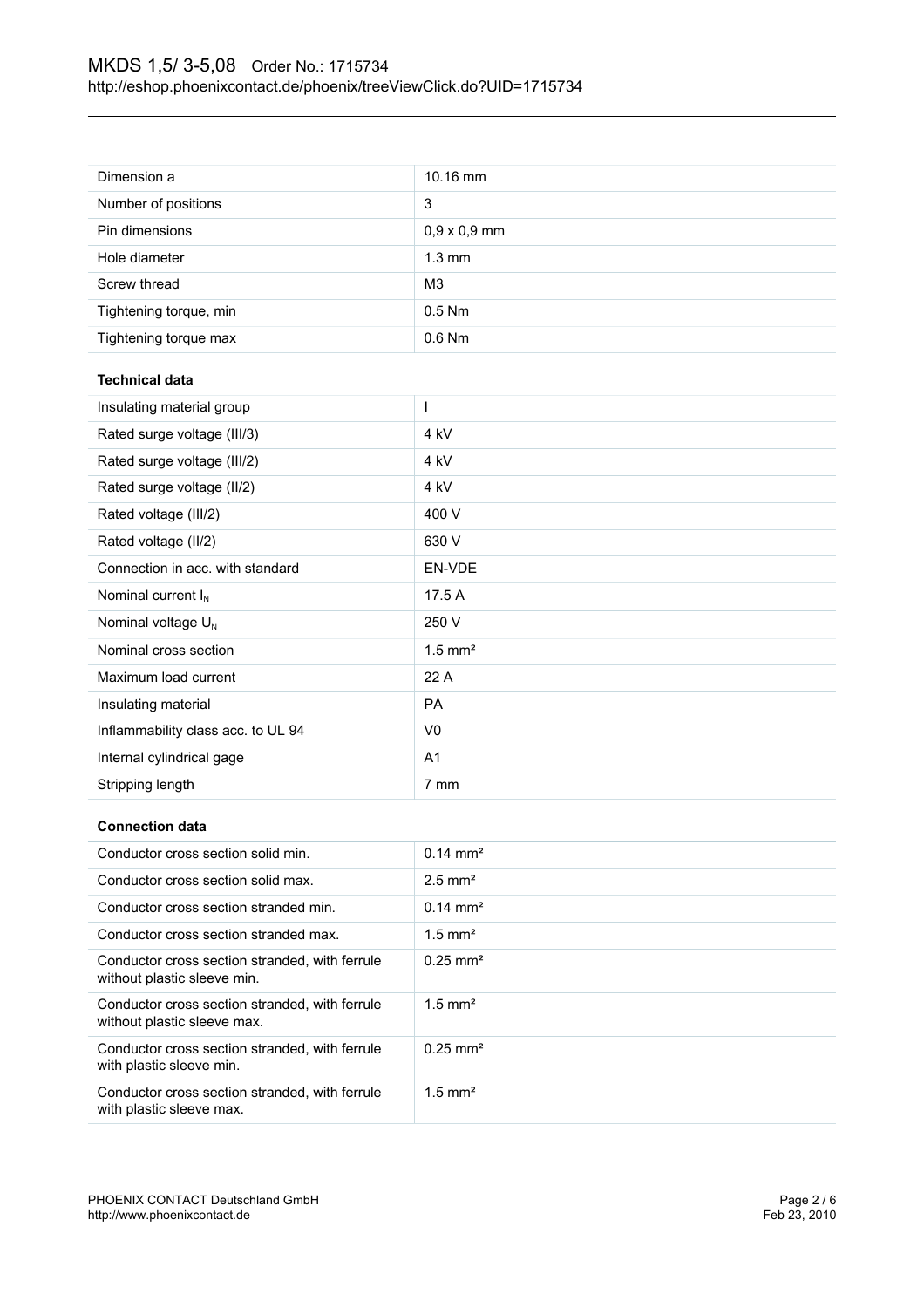| Conductor cross section AWG/kcmil min.                                                     | 26                     |
|--------------------------------------------------------------------------------------------|------------------------|
| Conductor cross section AWG/kcmil max                                                      | 14                     |
| 2 conductors with same cross section, solid min.                                           | $0.14 \text{ mm}^2$    |
| 2 conductors with same cross section, solid max.                                           | 1 mm <sup>2</sup>      |
| 2 conductors with same cross section, stranded<br>min.                                     | $0.14 \text{ mm}^2$    |
| 2 conductors with same cross section, stranded<br>max.                                     | $0.75$ mm <sup>2</sup> |
| 2 conductors with same cross section, stranded,<br>ferrules without plastic sleeve, min.   | $0.25 \text{ mm}^2$    |
| 2 conductors with same cross section, stranded,<br>ferrules without plastic sleeve, max.   | $0.5$ mm <sup>2</sup>  |
| 2 conductors with same cross section, stranded,<br>TWIN ferrules with plastic sleeve, min. | $0.5$ mm <sup>2</sup>  |
| 2 conductors with same cross section, stranded,<br>TWIN ferrules with plastic sleeve, max. | 1 mm <sup>2</sup>      |

# **Certificates / Approvals**





CCA, CSA, CUL, GL, GOST, SEV, UL

#### **CSA**

| Nominal voltage $U_{N}$ | 300 V     |
|-------------------------|-----------|
| Nominal current $I_{N}$ | 10A       |
| AWG/kcmil               | $28 - 14$ |

**CUL**

| Nominal voltage $U_{N}$ | 300 V   |
|-------------------------|---------|
| Nominal current $I_{N}$ | 10A     |
| AWG/kcmil               | $30-14$ |

# **UL**

| Nominal voltage $U_{N}$ | 300 V     |
|-------------------------|-----------|
| Nominal current $I_{N}$ | 10A       |
| AWG/kcmil               | $30 - 14$ |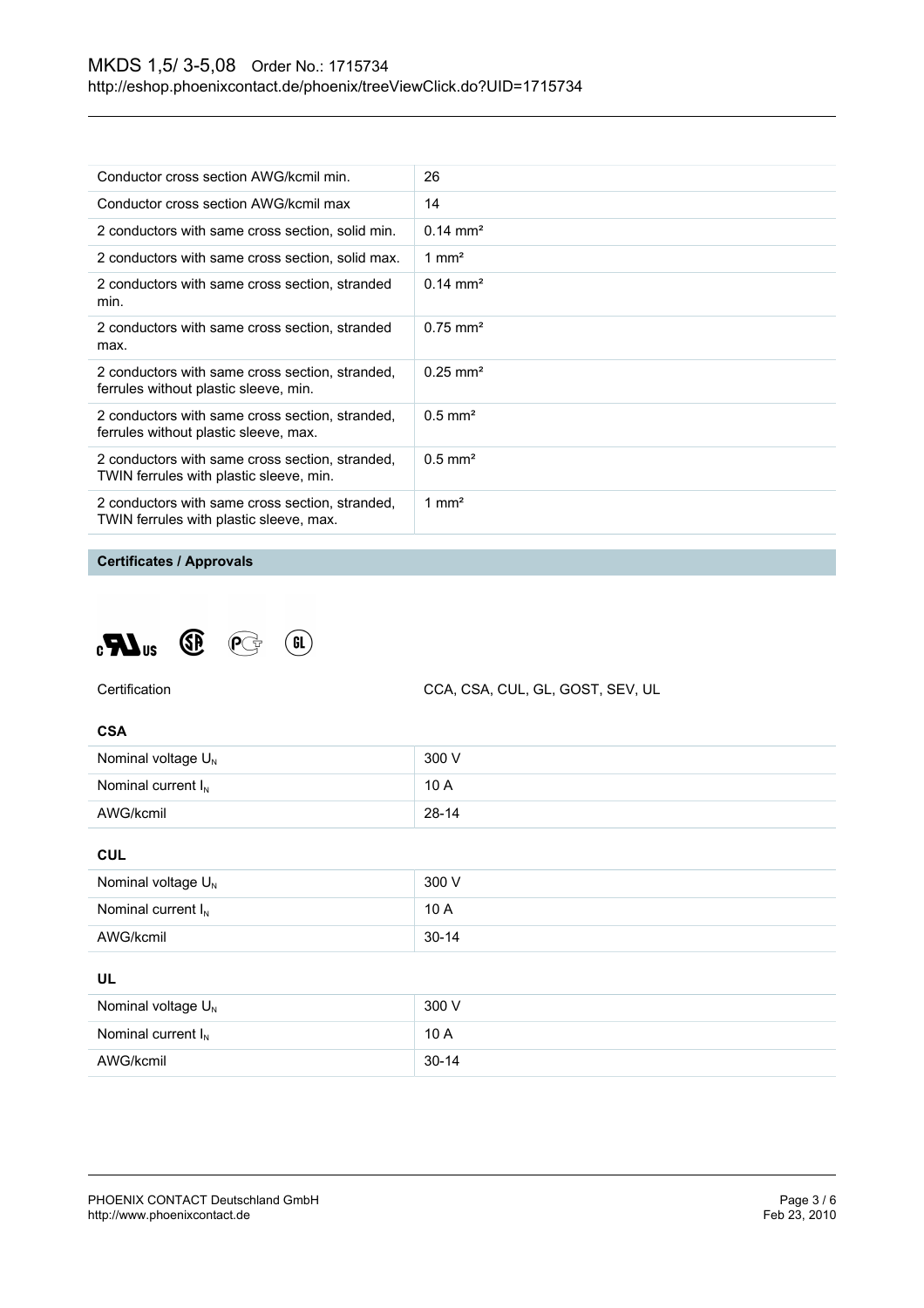| <b>Accessories</b> |                          |                                                                                                                                                            |
|--------------------|--------------------------|------------------------------------------------------------------------------------------------------------------------------------------------------------|
| Item               | Designation              | Description                                                                                                                                                |
| <b>Assembly</b>    |                          |                                                                                                                                                            |
| 1702048            | RZ 1,25-MKDS 1,5         | Pitch spacer, for adjusting the pitches between MKDS and<br>GMKDS terminal blocks in mixed rows, 1.25 mm thick                                             |
| <b>Bridges</b>     |                          |                                                                                                                                                            |
| 1733172            | EBP 3-5                  | Insertion bridge, fully insulated, for plug connectors with 5.0 or<br>5.08 mm pitch, no. of positions: 3                                                   |
| General            |                          |                                                                                                                                                            |
| 1733169            | EBP 2-5                  | Insertion bridge, fully insulated, for plug connectors with 5.0 or<br>5.08 mm pitch, no. of positions: 2                                                   |
| 1733169            | EBP 2-5                  | Insertion bridge, fully insulated, for plug connectors with 5.0 or<br>5.08 mm pitch, no. of positions: 2                                                   |
| <b>Marking</b>     |                          |                                                                                                                                                            |
| 0804293            | SK 5,08/3,8:FORTL.ZAHLEN | Marker card, printed horizontally, self-adhesive, 12 identical<br>decades marked 1-10, 11-20 etc. up to 91-(99)100, sufficient for<br>120 terminal blocks  |
| <b>Tools</b>       |                          |                                                                                                                                                            |
| 1205053            | SZS 0,6X3,5              | Screwdriver, bladed, matches all screw terminal blocks up to 4.0<br>mm <sup>2</sup> connection cross section, blade: 0.6 x 3.5 mm, without VDE<br>approval |

## **Diagrams/Drawings**

Drilling plan/solder pad geometry

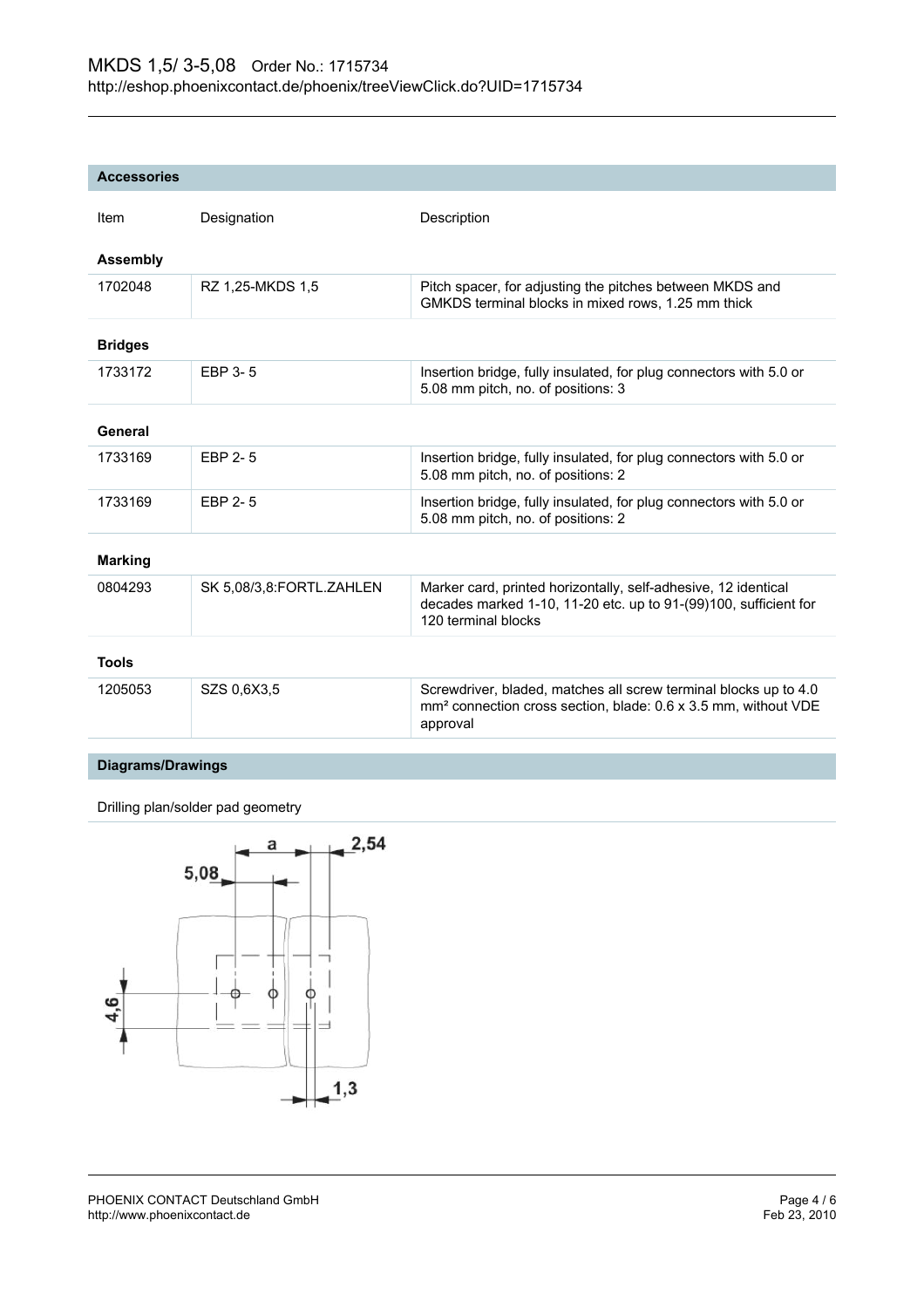Dimensioned drawing